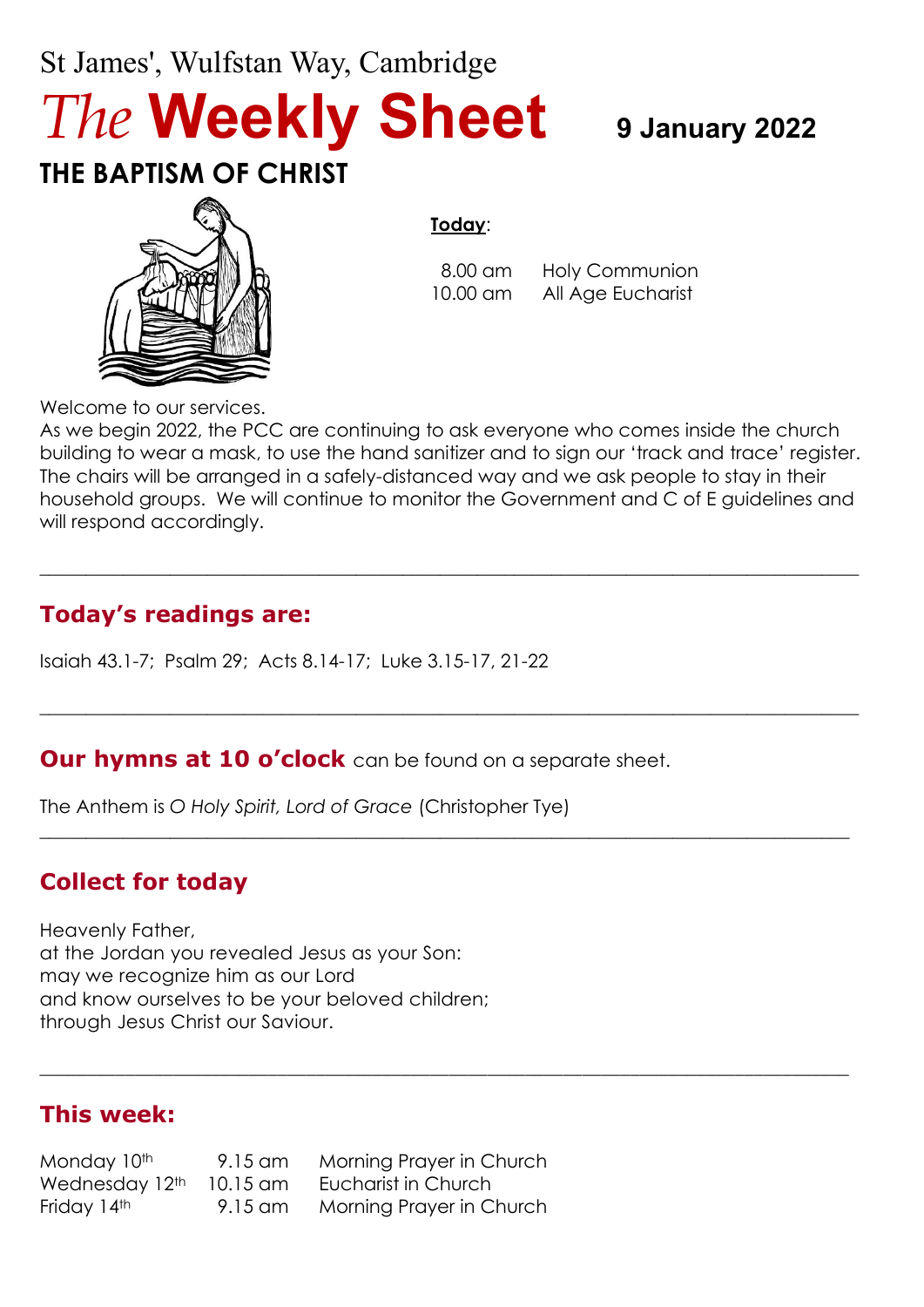### **Isaiah 43.1-7**

#### **Restoration and Protection Promised**

But now thus says the LORD, he who created you, O Jacob, he who formed you, O Israel: Do not fear, for I have redeemed you; I have called you by name, you are mine. When you pass through the waters, I will be with you; and through the rivers, they shall not overwhelm you; when you walk through fire you shall not be burned, and the flame shall not consume you. For I am the LORD your God, the Holy One of Israel, your Saviour. I give Egypt as your ransom, Ethiopia and Seba in exchange for you. Because you are precious in my sight, and honoured, and I love you, I give people in return for you, nations in exchange for your life. Do not fear, for I am with you; I will bring your offspring from the east, and from the west I will gather you; I will say to the north, 'Give them up', and to the south, 'Do not withhold; bring my sons from far away and my daughters from the end of the earth everyone who is called by my name, whom I created for my glory, whom I formed and made.'

 $\_$  , and the set of the set of the set of the set of the set of the set of the set of the set of the set of the set of the set of the set of the set of the set of the set of the set of the set of the set of the set of th

#### **Psalm 29**

Ascribe to the Lord, you / powers of / heaven, ascribe to the / Lord / glory and / strength. Ascribe to the Lord the honour / due to his /name; worship the / Lord in the / beauty of / holiness. The voice of the Lord is upon the waters; the God of / glory / thunders; the Lord is up/on the / mighty / waters. The voice of the Lord is mighty in / oper/ation; the voice of the Lord / is a / glorious / voice. The voice of the Lord / breaks the / cedar trees: the Lord / breaks the / cedars of / Lebanon; he makes Lebanon / skip like a / calf and Sirion / like a / young wild / ox. The voice of the Lord splits the flash of lightning; the voice of the Lord / shakes the / wilderness; the Lord / shakes the / wilderness of / Kadesh. The voice of the Lord makes the oak trees writhe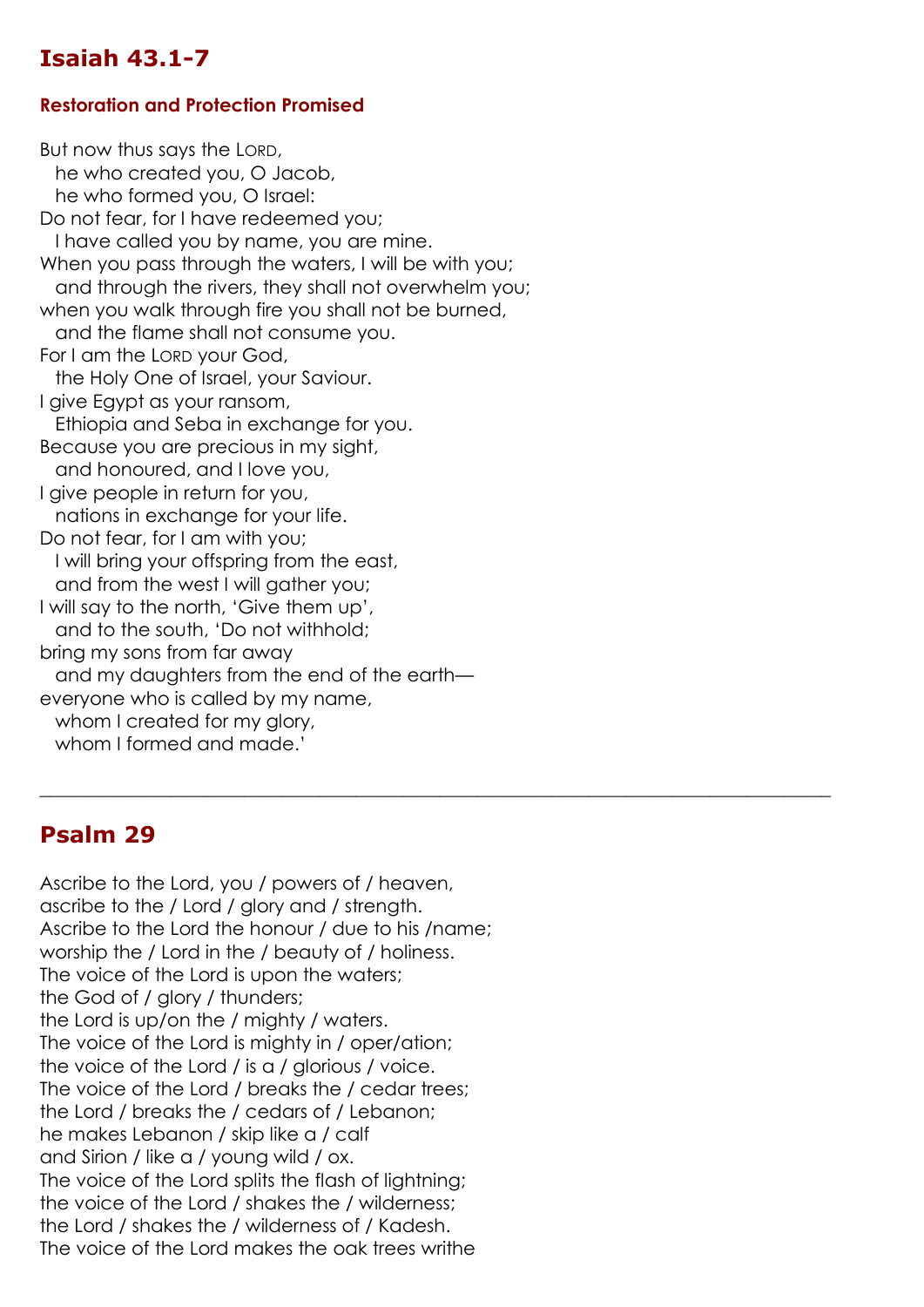and strips the / forests / bare; in his / temple / all cry, / 'Glory!'. The Lord sits enthroned a/bove the / water flood; the Lord sits enthroned as / king for / ever/more. The Lord shall give / strength to his / people; the Lord shall give his / people the / blessing of / peace.

#### **Acts 8.14-17**

Now when the apostles at Jerusalem heard that Samaria had accepted the word of God, they sent Peter and John to them. The two went down and prayed for them that they might receive the Holy Spirit (for as yet the Spirit had not come upon any of them; they had only been baptized in the name of the Lord Jesus). Then Peter and John laid their hands on them, and they received the Holy Spirit.

\_\_\_\_\_\_\_\_\_\_\_\_\_\_\_\_\_\_\_\_\_\_\_\_\_\_\_\_\_\_\_\_\_\_\_\_\_\_\_\_\_\_\_\_\_\_\_\_\_\_\_\_\_\_\_\_\_

\_\_\_\_\_\_\_\_\_\_\_\_\_\_\_\_\_\_\_\_\_\_\_\_\_\_\_\_\_\_\_\_\_\_\_\_\_\_\_\_\_\_\_\_\_\_\_\_\_\_\_\_\_\_\_

#### **Luke 3.15-17, 21-22**

As the people were filled with expectation, and all were questioning in their hearts concerning John, whether he might be the Messiah, John answered all of them by saying, 'I baptize you with water; but one who is more powerful than I is coming; I am not worthy to untie the thong of his sandals. He will baptize you with the Holy Spirit and fire. His winnowingfork is in his hand, to clear his threshing-floor and to gather the wheat into his granary; but the chaff he will burn with unquenchable fire.'

#### **The Baptism of Jesus**

Now when all the people were baptized, and when Jesus also had been baptized and was praying, the heaven was opened, and the Holy Spirit descended upon him in bodily form like a dove. And a voice came from heaven, 'You are my Son, the Beloved; with you I am well pleased.'

\_\_\_\_\_\_\_\_\_\_\_\_\_\_\_\_\_\_\_\_\_\_\_\_\_\_\_\_\_\_\_\_\_\_\_\_\_\_\_\_\_\_\_\_\_\_\_\_\_\_\_\_\_\_\_\_\_\_

#### **Readings for next Sunday, 16 January 2022 (2<sup>nd</sup> Sunday of Epiphany)**

Isaiah 62.1-5; Psalm 36.5-10; 1 Corinthians 12.1-11; John 2.1-11

**Good news from Rosie** - she gave birth to Aidan Francis last Sunday and they are both well.

\_\_\_\_\_\_\_\_\_\_\_\_\_\_\_\_\_\_\_\_\_\_\_\_\_\_\_\_\_\_\_\_\_\_\_\_\_\_\_\_\_\_\_\_\_\_\_\_\_\_\_\_\_\_\_\_\_

Those children who are to be **admitted to communion** are invited to meet with Steve (with their parents) **today after the 10am service** and also on 16th and 23rd January. Children will be admitted on Sunday 30 January (Candlemas).

**Meditation Group** will start back **tomorrow**, 10 am in the Study Centre.

In line with current government guidance **Caroline** is working from home. Please contact her as you would usually, via email, or by leaving a message on the office answering machine.